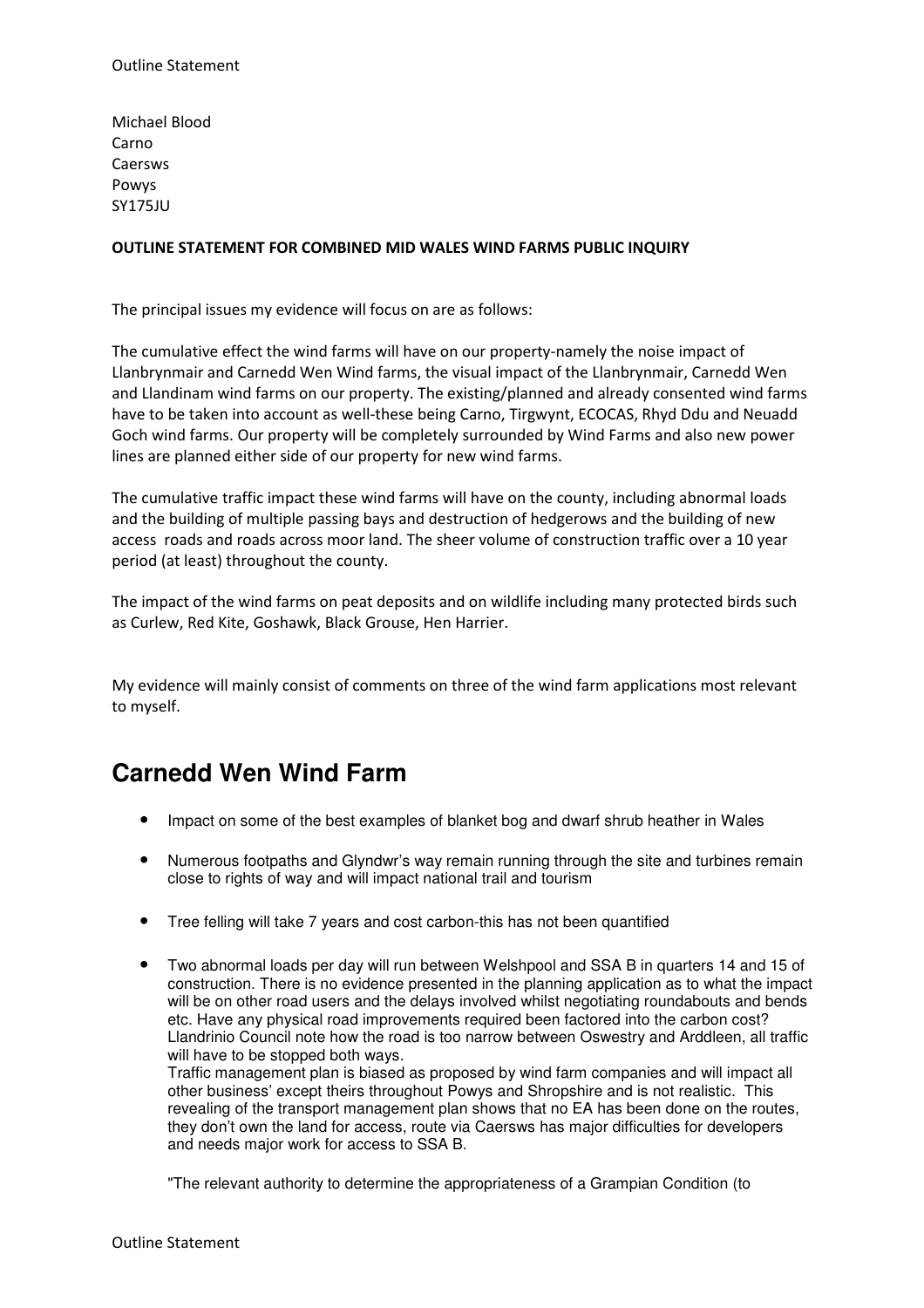effect transport management of AILs from port to site) is DECC. It is noted from the information included within a letter from the Office of the Deputy Prime Minister that such a condition is not appropriate where the developer has no powers to carry out work where consent or authorisation is required from a third party. .The sTMP includes land outside the highway. It also includes works that will require the consent of Highways Agency and possibly some English Local Authorities"

- Assessments of noise impact at individual dwellings do not agree. Taking the first property that they have both assessed 'Ysgybor Cannon', the developers disagree by up to 4dB the cumulative impact at this property. A noise condition has therefore been formulated for the Carnedd Wen Site only that will satisfactorily address noise issues that might be generated by this site alone. There is no noise impact assessment that takes into account all the proposed and working wind farms. This will have a direct bearing on our property as it is only 2km from Carnedd Wen turbines. We have noise issues from Carno wind farm and that is 3.5km from our property.
- Impact on Snowdonia National Park-the authority considers the development to be contrary to National Policy as set out in TAN 8 and Planning Policy Wales (2002) which affords National Parks and AONBs **"the highest status of protection from inappropriate developments ………whether these lie within or outside the designated area"**

DECC has a duty under Section 62 of the Environment Act 1995 which requires public bodies to have regard to National Park purposes when exercising your functions in relation to or affecting land within a National Park. The statutory purposes of National Parks are conservation and enhancement of natural beauty, wildlife and cultural heritage and promoting opportunities for public understanding and enjoyment of its special qualities.

- Peatland habitats at Carnedd Wen are of at least national value1 and that much of the site is on deep peat. The SEI has acknowledged that at least 80% of the application site is on deep peat greater than 0.5m in depth with much of the shallower peat being on the steeper slopes around the periphery of the site and the deeper peat deposits being on the main plateau coinciding with areas suitable for wind farm development. This alone should be grounds for refusing this application
- The emergent wind farm landscape would remain a significant landscape feature in respect of Llanbrynmair and Llangadfan. However, at both locations the effects would form part of a wider cumulative wind farm landscape with the Llanbrynmair wind farm prominent together with a lesser presence formed by the emerging Mynydd Waun Fawr and Dyfnant Forest wind farms
- Construction would be over a period of 4 5 years! The proposal does not meet requirements of Planning Policy Wales (February 2011) in respect of transport implications (Section 8.7) the effects on the safety and convenience of other users of the transport network.
- Capita Symonds reported that

**Turbines along the southern edge that are visible from Llanbrynmair should be relocated or removed to protect the setting and visual amenity of Llanbrynmair. A similar approach will need to be applied to the adjacent Llanbrynmair wind farm development** 

**There is no change in effects with regard to the location of turbines visible from Llanbrynmair"**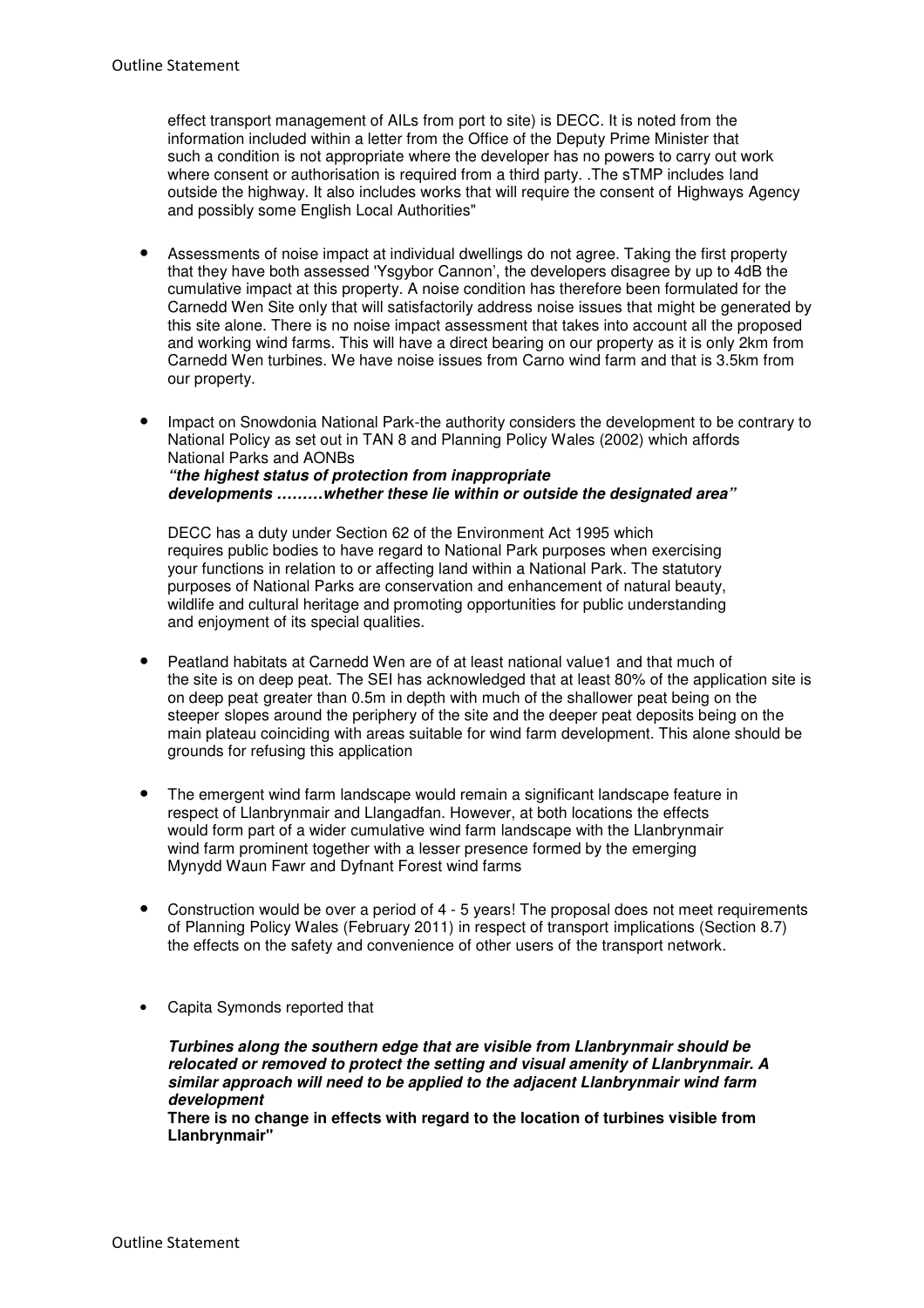**"Views from Llangadfan to the north (i.e. viewpoint U) demonstrate that the turbines will be seen as a concentrated mass to the west of a more dispersed arrangement at** 

## **Llandinam Wind Farm**

- Forms southern skyline from our property. Existing wind farm is small in size of individual turbines and although visible is not too damaging. New wind farm will be 3 x as big and will extend north filling whole skyline. Virtually the whole of Montgomeryshire and the Shropshire AONB will be affected to some extent with the increased turbine height to 120m (almost 3X current height) and positioning on a very prominent ridge. They will be a dominant feature in many landscape views e.g. the view from A489/470 Newtown to Llandinam, which is a major tourist route and beautiful entry to upland Mid Wales, will be completely dominated by turbines (the present wind farm cannot be seen on this section)
- The effect upon the Caersws Historic Landscape will be severe (ES)-this is protected landscape
- The affect on the settlements of Dolfor, Mochdre and Pentre will be major (ES)
- The visual amenity of the Kerry Ridgeway (especially near Two Tumps) will be severely affected. Ruination of an ancient historic landscape with listed ancient monuments and nationally important ancient trackway
- Severn Way national path will have views of the wind farm from the source as far as Abermule (about 20kms).
- Glyndwr's Way national trail is severely affected (as shown in ES)
- National Cycle Route 81 would have major views of the wind farm from Llangurig to Abermule.
- ES states a major impact on the Registered Historic Gardens of Plas Dinam
- Photomontages are not representative and misleading e.g. view from Dolfor where proposed turbines cannot be seen against the sky although affect stated in ES as 'major'. .
- ZTV for cumulative impact is not representative as it only shows 3 wind farms at a time. It is impossible to visualise the devastating affect of all the wind farms and it is not representative.
- There will obviously be severe cumulative impact on transport, tourism, flood risk and noise.
- Likely impact on tourism given all the above is severe.
- May be some temporary jobs in construction but UK wide experience shows this is not necessarily the case and there is a major problem when temporary jobs distort the local economy).
- Affect upon the Caersws and Clywedog Historical Landscape Areas not fully assessed
- Setting of the Kerry Ridgeway will be dramatically affected, area with numerous 'outstanding' LANDMAP cultural and historical classifications.
- Extensive bridleways and footpaths on the site. One turbine is only 79m from a bridleway (BHS recommendation is 200m and there are already issues for horse riders due to existing wind farm)
- Site is predominantly access land (CROW Act 2000) but little regard is paid to this.
- Many turbines, 3 borrow pits, contractors' compound and miles of access tracks are on common and access land.
- Proposed pylon route severely affects the Kerry Ridgeway Cultural / Historical LANDMAP areas including the 'Outstanding' Upper Mule Historical Area.
- This development is outside the original TAN8 SSA.

.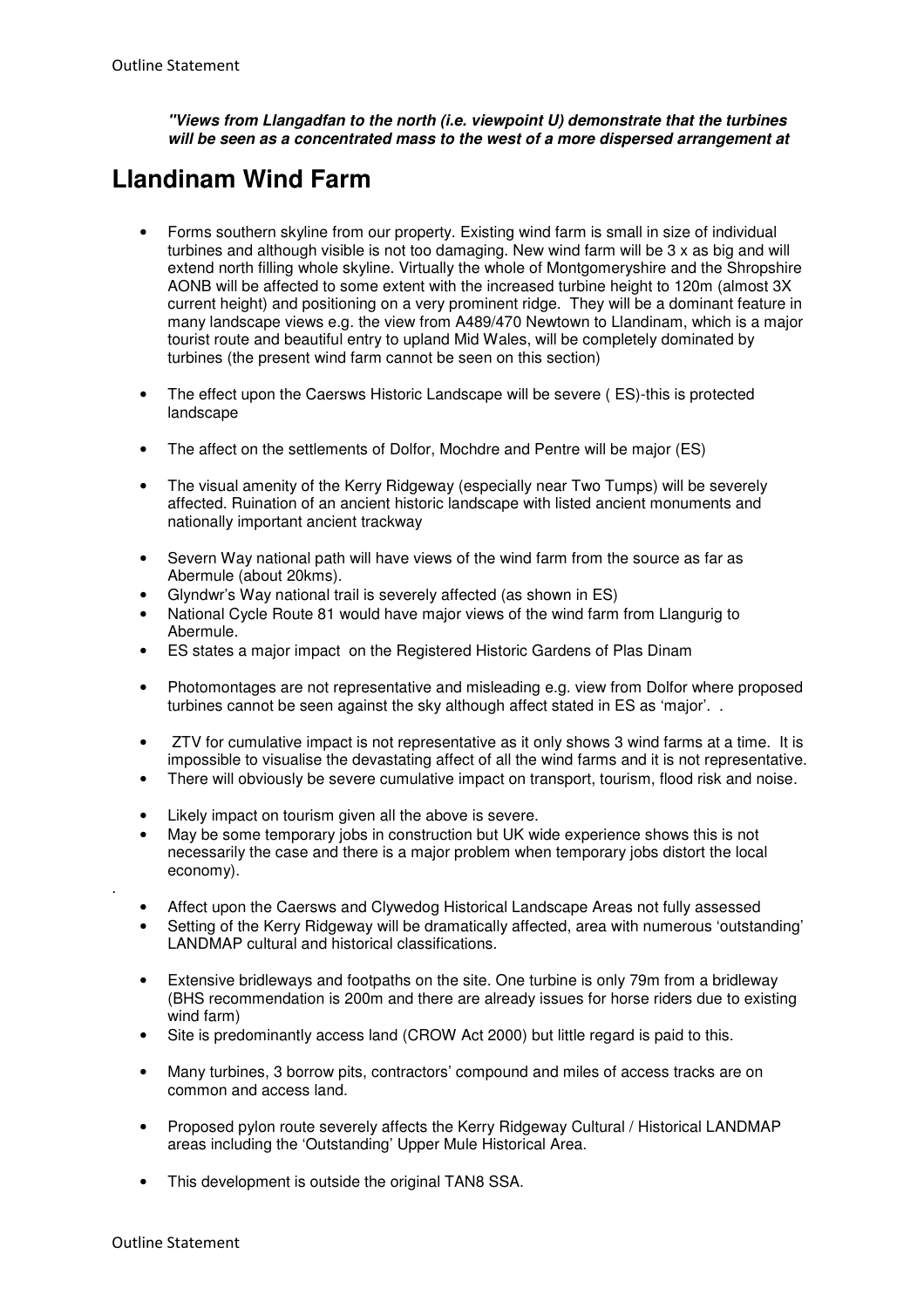## **Llanbrynmair Wind Farm**

- Nearest turbine to our property is 2km-we are extremely worried about noise problems especially as this wind farm will interact with Carnedd Wen and Carno and Tirgwynt all within 3.5km. This could well lead to continual and illegal noise levels. Some 250 properties within 3kms of the scheme. Noise measurements at several properties border on recognised acceptability and will be over limits with cumulative wind farm assessments. Cumulatively the area faces many years of unacceptable and major disruption and construction noise
- Peat is acknowledged as a fragile resource in Wales and upland peat protection is a major priority for climate change mitigation. Llanbrynmair proposal will site 5 turbines in a seriously important active blanket bog area of European and possibly of International significance
- Will affect 20 ha of bog by access tracks, crane pads, infrastructure and turbine bases. 13.5 ha of UK designated mire habitat will be lost
- RES will not do a full peat survey until construction starts
- Destroy large areas of long established hedgerows and mixed woodland with high species rich value to create access and considerably widen roads Proposals for mitigating effect by habitat management is completely inadequate doing little more than existing Glas Tir schemes with no additional funding identified.
- landscapes not currently characterised by wind farms but are noted for their big, undeveloped rural aspects-will be industrialised
- No account taken of impact of steel pylon transmission line from sub-station.
- 13 turbines removed from original proposal but still high visual impact due to prominence and movement with Major or Significant effect on Llan, Dolfach, Carno and Talerddig with many turbines visible at hub or blade height
- so prominent in landscape that all 30 turbines will be seen as far away as Llanfihangel yng Ngwynfa (14kms)
- Significant affect on popular tourist route railway line to coast
- Snowdonia NP is only 5.5kms away. Powys UDP states 'development should not adversely affect the setting of Snowdonia NP' and Snowdonia National Park should be protected
- Landmap classifications show High and Outstanding areas at or adjacent to site on Geological, Habitat, Cultural, Visual and Sensory and Historical criteria
- Seriously affects Llanerfyl Mosaic Farmlands Character Area considered of very high value with Outstanding scenic quality and 'very limited intrusion of modern development'
- Substantial visual 'stacking' at Talerddig and Llan
- Carnedd Wen and Llanbrynmair together will completely cover 40sq kms of upland plateau creating a total wind farm landscape
- considered a nationally important breeding bird site
- 8 species present highly sensitive to wind farm development including Black Grouse and Curlew.
- important area for turbine sensitive Pipistrelle and Noctule bats